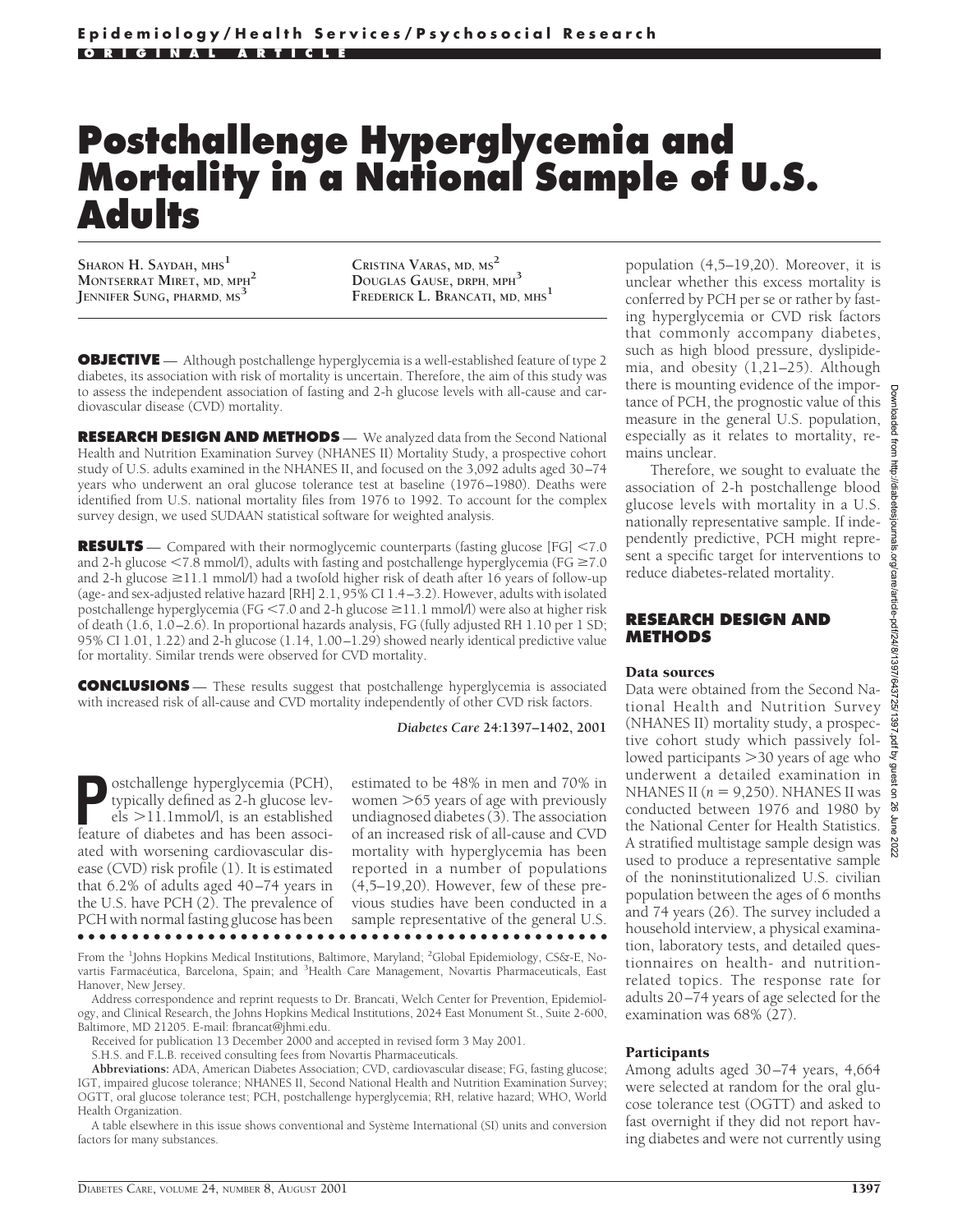insulin. Individuals were excluded from the analysis if they had a fasting time  $<$  9 h or  $>17$  h, a 2-h OGTT duration <105 min or  $>135$  min, or a missing fasting glucose or 2-h glucose value ( $n = 1,508$ ). In addition, we excluded 64 participants from the analytic cohort who were missing data on HDL cholesterol, smoking, physical activity, or blood pressure. Thus, we analyzed data on 3,092 adults without insulin-requiring diabetes who had valid data on glucose tolerance and other CVD risk factors.

## Baseline assessments

Each participants age at interview, sex, race (white, nonwhite), years of education (less than high school or greater than high school), and personal health characteristics were obtained by interview. Smoking status was categorized as "ever" or "never." Participants were asked to rate both their recreational and nonrecreational physical activity as "much," "moderate," or "little to no activity." Responses for both questions were added and recoded, ielding the following categories: moderate to low activity (low activity in both or low activity in one and moderate activity in the other) and moderate to high activity (moderate activity in both or moderate activity in one and high activity in the other). Participants were defined as having CVD at baseline if they tested positive on a modified Rose Angina Questionnaire or answered "yes" to any of the following questions from the medical history questionnaire: "Has a doctor ever told you that you had a heart attack?" or "Have you ever had a stroke?" and "Did a doctor tell you this?" (26). Participants were defined as having previously diagnosed diabetes if they answered "yes" to both of the following questions: "Do you have glucose diabetes?" and "Did a doctor tell you that you had it?"  $(n = 96)$ . Of the 96 participants who had diagnosed diabetes, 43 participants reported current use of oral diabetic medications.

Physical examination included standardized measurements of height, weight, and blood pressure (26). BMI was calculated as weight in kilograms divided by the square of the height in meters. BMI of the participants was categorized as  $\leq$ 25, 25–26.9, 27–29.9, and  $\geq$ 30 kg/m<sup>2</sup> (28). We used the average of two blood pressure readings for each participant in the sitting position. Laboratory measures, including standard blood assays for total serum cholesterol, HDL, and plasma glucose levels, were analyzed from blood samples of participants who fasted overnight for 10–16 h (26). For each participant, a total cholesterol–to–HDL cholesterol ratio was calculated. After a fasting blood sample was taken, participants ingested 75 g glucose (26). A subsequent blood sample was taken at  $120 \pm 15$  min after the OGTT in each participant. Participants were characterized by glucose tolerance using both the 1997 American Diabetes Association (ADA) (29) and the 1998 World Health Organization (WHO) classification (30).

## Outcomes

Mortality status was ascertained for the years 1976–1992 by searching the National Death Index and the Social Security Administration Death master file (31). There was no censoring or loss to followup in this cohort; participants not found to be deceased by 31 December 1992 were assumed to be alive at that time. Deaths were ascribed to CVD if the underlying cause of death according to the International Classification of Diseases, 9th revision, was coded from 401.0–448.9.

# Analysis

**Weighting to the U.S. population.** Baseline and proportional hazard estimates were weighted to the U.S. population at the midpoint of NHANES II (1 March 1978). SUDAAN statistical software (version 6.4; Research Triangle Park, NC) was used to account for the complex survey design and to thereby provide nationally representative estimates (26,32).

**Baseline characteristics.** Demographic characteristics and cardiovascular risk factors at baseline were described for the participants. Baseline comparisons by 2-h glucose group  $(2-h)$  glucose  $\leq 11.1$  or  $\geq$ 11.1 mmol/l) for demographic risk factors (age, sex, race, and education), behavioral risk factors (physical activity and smoking), biological risk factors (total cholesterol, fasting glucose levels, total cholesterol–to–HDL ratio, systolic blood pressure, diastolic blood pressure, and BMI), and reported history of CVD were completed using analysis of covariance or Pearson  $\chi^2$  test. All tests of significance were two-tailed  $(P = 0.05)$ , with no corrections for multiple comparisons.

**Proportional hazards analysis.** To study the independent association of 2-h blood glucose with mortality, several multivariate proportional hazards models were performed to evaluate *1*) PCH and impaired glucose tolerance (IGT) by fasting glucose levels, *2*) fasting and 2-h glucose as continuous variables, and *3*) the glucose tolerance groups under WHO and ADA criteria. The above-mentioned demographic (age, sex, race, and education), behavioral (physical activity and smoking) and biological factors (BMI, systolic blood pressure, and total cholesterol–to–HDL cholesterol ratio) were used as covariates.

These models were first performed separately using fasting and 2-h glucose as main independent continuous variables and then simultaneously using both variables. SDs for fasting glucose and 2-h glucose were estimated in each of the subgroup analysis and were used to estimate the relative risk of death to the change in 1 SD of fasting or 2-h blood glucose.

Subgroup analyses were first performed excluding only participants with diagnosed diabetes, again excluding only participants with CVD at baseline, and finally excluding participants with either diagnosed diabetes or CVD at baseline. diagnosed diabetes or CVD at baseline.

First-order interactions between glucose and all of the included covariates were tested. Graphs of log-log plot of the relative hazards by time were used to check the assumption of proportionality.

# **RESULTS**

### Characteristics and risk factors at baseline

Table 1 summarizes the characteristics of the cohort by 2-h postchallenge glucose level at baseline. Compared with their counterparts with 2-h glucose  $\leq 11.1$ mmol/l, those with PCH were older and less educated. They were also more frequently obese, had known diabetes, had a previous history of CVD, and had higher levels of total cholesterol–to–HDL cholesterol ratio, blood pressure, and fasting glucose.

# **Mortality**

There were 661 deaths (21%) during 41,610 person-years of follow-up. The crude all-cause death rate per 1,000 personyears was highest (39.0%) for participants with PCH and fasting glucose  $\geq 7.0$ mmol/l, followed by participants with fasting glucose  $\leq 7.0$  mmol/l and IGT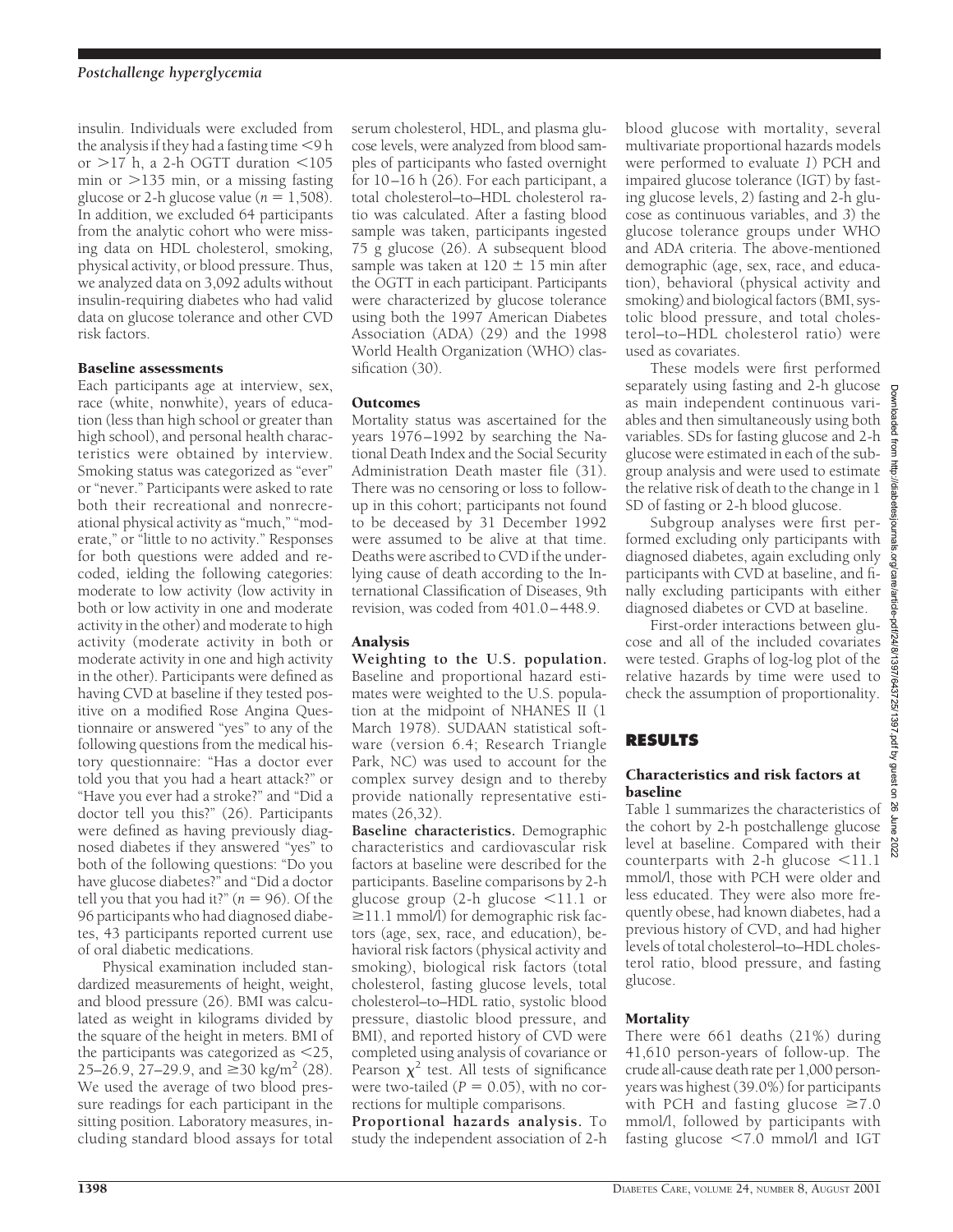## **Table 1—***Baseline characteristics of 3,092 NHANES II participants aged 30 to 74 years by 2-h postchallenge glucose level*

|                                            | 2-h glucose<br>$<$ 11.1 mmol/l<br>$(n = 2,856)$ | 2-h glucose<br>$\geq$ 11.1 mmol/l<br>$(n = 236)$ |
|--------------------------------------------|-------------------------------------------------|--------------------------------------------------|
| Age (years)*                               | $48.8 \pm 0.30$                                 | $58.2 \pm 1.03$                                  |
| Female (%)                                 | 53.9                                            | 58.7                                             |
| White (%)                                  | 89.5                                            | 84.5                                             |
| Education less than high school $(\%)^*$   | 34.5                                            | 52.9                                             |
| Ever smoker (%)                            | 61.7                                            | 57.6                                             |
| Physical activity (i.e., low to moderate)  | 25.2                                            | 32.8                                             |
| Systolic blood pressure (mmHg)*            | $127.3 \pm 0.83$                                | $143.7 \pm 1.96$                                 |
| Diastolic blood pressure (mmHg)*           | $79.1 \pm 0.53$                                 | $84.3 \pm 0.81$                                  |
| BMI kg/m <sup>2</sup> $(\%)^*$             |                                                 |                                                  |
| $<$ 25                                     | 49.9                                            | 24.4                                             |
| $25 \leq$ to $\leq$ 27                     | 17.6                                            | 14.6                                             |
| $27 \leq$ to $< 30$                        | 17.6                                            | 19.6                                             |
| $\geq 30$                                  | 14.9                                            | 41.4                                             |
| Total cholesterol-to-HDL cholesterol ratio | $4.7 \pm 0.06$                                  | $5.4 \pm 0.18$                                   |
| Fasting plasma glucose (mmol/l)*           | $5.1 \pm 0.02$                                  | $7.7 \pm 0.23$                                   |
| History of CVD $(\%)^*$                    | 8.6                                             | 20.4                                             |
| Diagnosed diabetes (%)*                    | 1.5                                             | 19.7                                             |

Data are means  $\pm$  SD or %.  $*P < 0.05$  for comparison of those with 2-h glucose  $\leq$ 11.1 mmol/l vs. 2-h glucose  $\geq$ 11.1 mmol/l.

(21.0% for 2-h 7.8–11.1 mmol/l) or PCH  $(29.3\% \text{ for } 2-h \ge 11.1 \text{ mmol/l})$ , and lowest (13.1%) for participants with normal glucose levels (Table 2). A similar CVD mortality pattern was observed. After adjusting for age and sex, this corresponds to a 110% increased risk of mortality for participants with PCH and fasting glucose  $\geq$ 7.0 mmol/l, a 30% increased risk for participants with 2-h glucose  $\geq 7.8$  and  $\leq$ 11.1 mmol/l and fasting glucose  $\leq$ 7.0 mmol/l, and a 60% increased risk for participants with PCH and fasting glucose  $< 7.0$  mmol/l.

## Multivariate proportional hazards

After simultaneous adjustment for age, sex, race, education, smoking, physical activity, BMI, systolic blood pressure, and total cholesterol–to–HDL cholesterol ratio, individuals with PCH had a slight increased risk of death for both all-cause and CVD mortality (Table 2). However, the relative hazard estimate was only statistically significant for participants with fasting glucose  $\geq 7.0$  mmol/l and 2-h glu- $\cos\epsilon \ge 11.1$  mmol/l (Table 2). When participants with diagnosed diabetes were excluded, the risk of all-cause mortality was slightly attenuated for each group but still highest for those with fasting glucose  $\geq$ 7.0 mmol/l and 2-h glucose  $\geq$ 11.1 mmol/l (relative hazard [RH] 1.5, 95% CI 0.8–3.0), followed by 2-h glucose  $\geq$ 11.1 mmol/l and fasting glucose  $\leq 7.0$  mmol/l  $(1.2, 0.6-2.4)$ , and lowest for fasting glucose  $\leq$ 7.0 mmol/l and 2-h glucose  $\geq$ 7.8 and  $\leq$ 11.1 mmol/l (1.1, 0.8–1.6).

A 10% increased risk of mortality from all-cause mortality was associated with a 1-SD increase in fasting glucose (1.18 mmol/l) and a 14% increased risk with a 1-SD increase in 2-h glucose (3.18 mmol/l) after adjusting for age, sex, race, smoking status, physical activity, BMI, systolic blood pressure, and total cholesterol–to–HDL cholesterol ratio (Table 3), but the lower limit of the 95% CI was the null value. Similar estimates were obtained for CVD mortality, but the 95% CI included the null value. When fasting and 2-h glucose were included in the same multivariate proportional hazards model, the RHs estimated were similar in magni-

| Table 2—All-cause and cardiovascular disease mortality by fasting and 2-h postchallenge glucose group for 3,092 adults aged 30 to 74 years |  |
|--------------------------------------------------------------------------------------------------------------------------------------------|--|
| in NHANES II                                                                                                                               |  |

|                          | Fasting plasma glucose <7.0 mmol/l<br>2-h plasma glucose (mmol/l) |               | Fasting plasma glucose $\geq 7.0$ mmol/l |                |             |               |
|--------------------------|-------------------------------------------------------------------|---------------|------------------------------------------|----------------|-------------|---------------|
|                          |                                                                   |               | 2-h plasma glucose (mmol/l)              |                |             |               |
|                          | < 7.8                                                             | 7.8 to 11.1   | $\geq$ 11.1                              | < 7.8          | 7.8 to 11.1 | $\geq$ 11.1   |
| Participants             | 2,321                                                             | 503           | 131                                      | 9              | 23          | 105           |
| Person years             | 31,877                                                            | 6,533         | 1,604                                    | 125            | 241         | 1,230         |
| Deaths                   | 416                                                               | 137           | 47                                       | $\overline{2}$ | 11          | 48            |
| CVD deaths               | 181                                                               | 59            | 23                                       | $\mathcal{O}$  | 8           | 27            |
| All-cause                |                                                                   |               |                                          |                |             |               |
| Mortality per 1,000 PY   | 13.1                                                              | 21.0          | 29.3                                     | 16.0           | 45.6        | 39.0          |
| RH (95% CI)*             | 1.0 Reference                                                     | 1.3(1.0, 1.6) | 1.6(1.0, 2.6)                            |                |             | 2.1(1.4, 3.2) |
| RH (95% CI)†             | 1.0 Reference                                                     | 1.1(0.8, 1.6) | 1.3(0.7, 2.5)                            |                |             | 1.9(1.1, 3.2) |
| CVD death                |                                                                   |               |                                          |                |             |               |
| Mortality per 1,000 PY   | 5.7                                                               | 9.0           | 14.3                                     | $\mathcal{O}$  | 33.2        | 22.0          |
| RH (95% CI)*             | 1.0 Reference                                                     | 1.1(0.7, 1.5) | 1.4(0.8, 2.5)                            |                |             | 2.3(1.4, 3.6) |
| RH (95% CI) <sup>†</sup> | 1.0 Reference                                                     | 1.0(0.6, 1.6) | 1.3(0.6, 2.8)                            |                |             | 1.6(0.8, 3.4) |

Data are *n* unless otherwise stated. — Too few events for stable estimate. \*RH and 95% CI adjusted for age (continuous) and sex; †adjusted for age (continuous), sex, race (white, nonwhite), education (<high school,  $\geq$ high school), smoking (ever, never), physical activity (low, high), BMI (<25, 25  $\leq$  to <27, 27 $\leq$  to <30, ≥30 kg/m<sup>2</sup>), systolic blood pressure, and total cholesterol–to–HDL cholesterol ratio (continuous). PY, person years.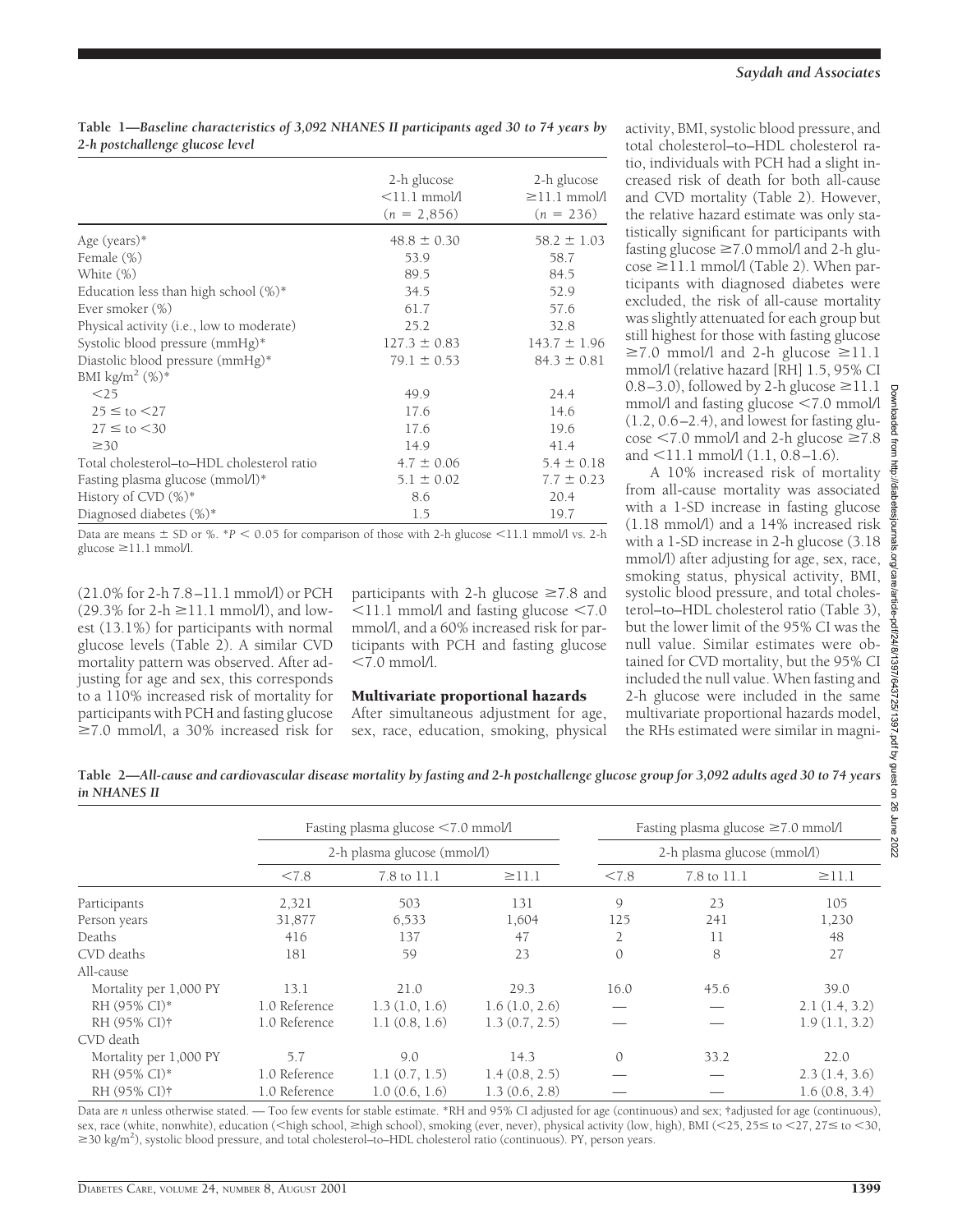|                 | All-cause mortality |               | CVD Mortality   |               |
|-----------------|---------------------|---------------|-----------------|---------------|
|                 | Fasting glucose     | 2-h glucose   | Fasting glucose | 2-h glucose   |
| Model 1         |                     |               |                 |               |
| <b>RH</b>       | 1.10                | 1.14          | 1.09            | 1.13          |
| 95% CI          | $1.00 - 1.22$       | $1.00 - 1.29$ | $0.95 - 1.25$   | $0.93 - 1.38$ |
| P value $\beta$ | 0.02                | 0.03          | 0.56            | 0.61          |
| Model 2         |                     |               |                 |               |
| <b>RH</b>       | 1.05                | 1.10          | 1.02            | 1.07          |
| 95% CI          | $0.89 - 1.23$       | $0.91 - 1.33$ | $0.79 - 1.32$   | $0.78 - 1.46$ |
| P value $\beta$ | 0.37                | 0.59          | 0.85            | 0.67          |

**Table 3—***RH and 95% CI for all-cause and CVD mortality for 1 SD increment in plasma glucose for 3,092 adults aged 30–74 years in NHANES II*

Model 1, proportional hazards model adjusts for either fasting or 2-h glucose; model 2, proportional hazards model adjusts for fasting and 2-h glucose simultaneously. SD for fasting glucose 1.18 mmol/l and for 2-h glucose 3.18 mmol/l. \*Adjusted for age (continuous), sex, race (white, nonwhite), education (<high school,  $\geq$ high school), smoking (ever, never), physical activity (low, high), BMI (<25, 25 \to (27, 27 \to (30, ≥30 kg/m<sup>2</sup>), systolic blood pressure, total cholesterol–to–HDL cholesterol ratio (continuous).

tude as when each were modeled separately (Table 3). However, the 95% CI included the null value, and the *P*-value for the  $\beta$ -coefficient was  $>$  0.05 (Table 3). Analysis was repeated, excluding participants with diagnosed diabetes, CVD at baseline, or either diagnosed diabetes or CVD at baseline, and similar results for both all-cause and CVD mortality were obtained (data not shown).

Finally, we compared 1997 ADA and 1998 WHO criteria in predicting mortality because WHO criteria apply 2-h postchallenge glucose values, whereas ADA criteria do not. In general, WHO criteria categories yielded risk estimates that were slightly stronger than those of ADA criteria. For example, with regard to all-cause mortality and after adjusting for all of the above-mentioned covariates, compared with participants with normal glucose tolerance, participants with diagnosed diabetes at baseline had the greatest HR ratio by both WHO and ADA criteria (Table 4). Participants with undiagnosed or diagnosed diabetes had an increased, but nonsignificant, risk of mortality by both WHO and ADA criteria (Table 4). Based on the WHO definition, participants with IGT had a 14% increased risk of mortality, and based on the ADA definition, participants with impaired fasting glucose had an 8% increased risk of mortality compared with those with normal glucose (Table 4). Similar, albeit nonsignificant, patterns were observed for CVD mortality (Table 4).

**CONCLUSIONS** — The results from this study suggest that postchallenge hyperglycemia might be independently associated with mortality in the general U.S. population. The effect is strongest in the presence of elevated fasting glucose but present when fasting plasma glucose is normal. This effect is only partially mediated by established CVD risk factors, such as concurrent abnormal blood pressure and lipids. Adjusting for fasting, the magnitude of the estimated RH of mortality associated with the continuous increase of 2-h glucose did not change; however, the 95% CI included the null value. A high correlation between fasting and 2-h glucose levels ( $r^2 = 0.90$ ) was observed in our study population. Strengths of this

study include its national representation and a length of follow-up ranging from 12 to 16 years.

Nevertheless, several limitations should be kept in mind. First, there was nonresponse in NHANES II at each stage of the survey and a potential misclassification of vital status. In particular, for adults age 20–74 years, only 68.0% of participants selected for the survey in the OGTT subsample completed the examination (26). However, respondents and nonrespondents did not differ significantly in demographic or health-related characteristics (27,33). Second, a person not found to be deceased as of 31 December 1992 was assumed to be alive at the end of follow-up (31). However, because vital status was determined independent of glucose tolerance status, if misclassification had occurred, it was likely to be nondifferential, therefore producing a conservative bias (34,35). Third, similar to other previous studies, the results of this study are based on baseline glucose tolerance. It is likely that participants with high fasting and 2-h plasma glucose levels progressed to diabetes during follow-up, which is known to increase the risk of both all-cause and CVD mortality.

Since 1980, there have been a number of studies investigating the relationship of postchallenge hyperglycemia and mortality (3–9,11–20). In general, these studies have found an increased risk of death with increasing postchallenge glu-

**Table 4—***RH (95% CI) for all-cause and CVD mortality by 1997 ADA and 1998 WHO criteria for 3,092 adults aged 30–74 years in NHANES II*

|             | Normal glucose<br>tolerance | Impaired fasting<br>glucose | Undiagnosed<br>diabetes                                 | Diagnosed<br>diabetes |
|-------------|-----------------------------|-----------------------------|---------------------------------------------------------|-----------------------|
| ADA         |                             |                             |                                                         |                       |
| n           | 2,706                       | 193                         | 97                                                      | 96                    |
| All-cause   |                             |                             |                                                         |                       |
| RH (95% CI) | Reference                   |                             | $1.08(0.70-1.67)$ 1.41 $(0.77-2.58)$ 1.86 $(1.03-3.15)$ |                       |
| <b>CVD</b>  |                             |                             |                                                         |                       |
| RH (95% CI) | Reference                   |                             | $0.65(0.31-1.34)$ 1.23 $(0.49-3.07)$ 1.70 $(1.02-2.84)$ |                       |
| WHO         |                             |                             |                                                         |                       |
| n           | 2,226                       | 555                         | 215                                                     | 96                    |
| All-cause   |                             |                             |                                                         |                       |
| RH (95% CI) | Reference                   |                             | $1.14(0.80-1.63)$ $1.36(0.84-2.21)$ $1.89(1.07-3.36)$   |                       |
| <b>CVD</b>  |                             |                             |                                                         |                       |
| RH (95% CI) | Reference                   |                             | $0.93(0.57-1.51)$ 1.21 $(0.62-2.39)$ 1.76 $(1.03-3.01)$ |                       |

Participants with impaired fasting glucose (defined as 2-h glucose  $\leq$  7.8 mmol/l and fasting glucose  $\geq$  6.1 and  $<$ 7.0 mmol/l) ( $n = 76$ ) were excluded from the analysis because of small numbers. There were 26 deaths among these participants. \*Adjusted for age (continuous), sex, race (white, non-white), education (<high school,  $\geq$ high school), smoking (ever, never), physical activity (low, high), BMI (<25, 25  $\leq$  to <27, 27 $\leq$  to <30, ≥30 kg/m<sup>2</sup>), systolic blood pressure, total cholesterol–to–HDL cholesterol ratio (continuous).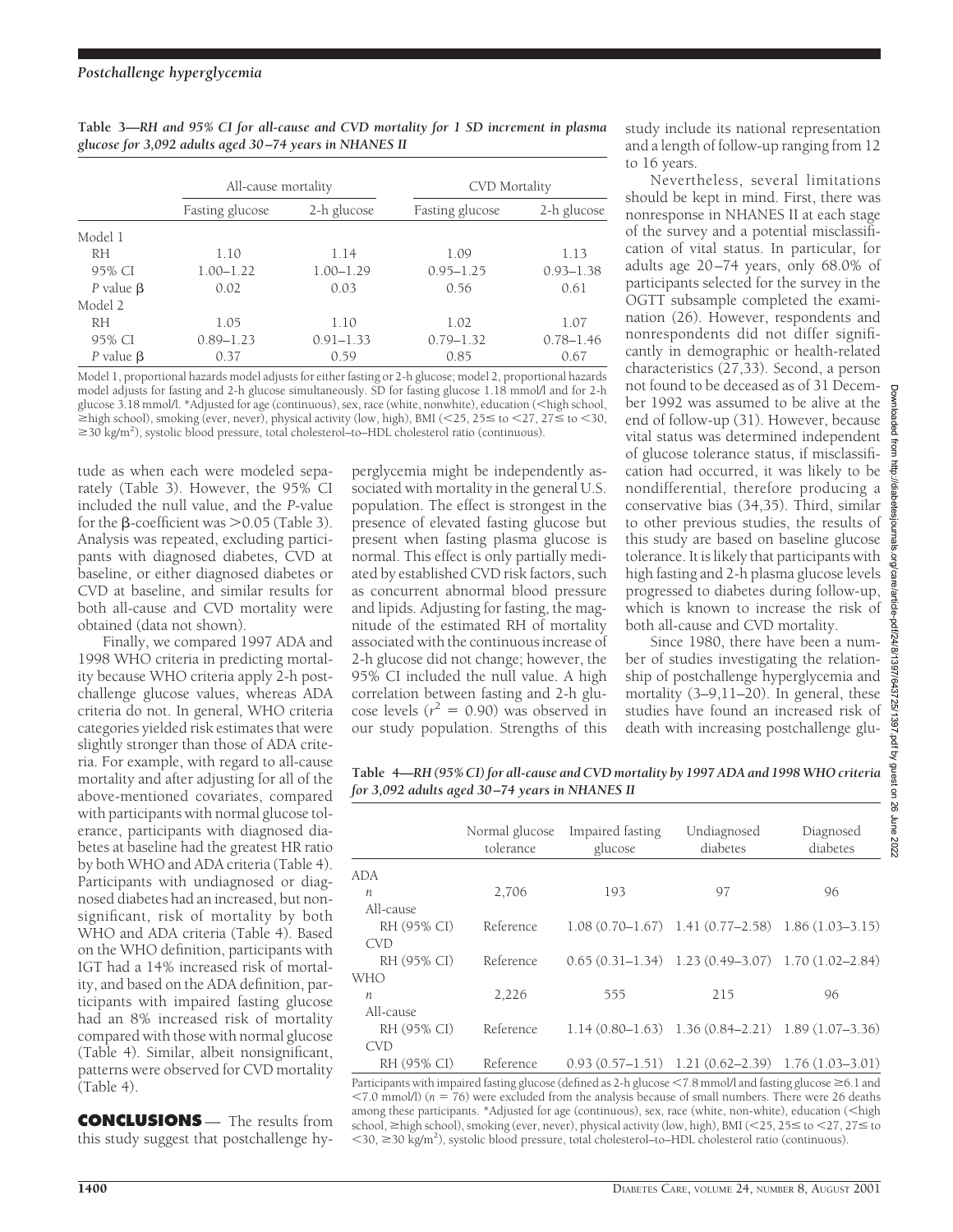cose levels compared with normal levels. In the Chicago Peoples Gas Company study, 1-h 50-g postload glucose was measured twice (1.4 years apart) at baseline among participants without known diabetes. After 19 years of follow-up, the relative risk of death from all-causes for individuals with postchallenge glycemia  $\geq$ 11.1 mmol/l, as compared with those with normal glucose levels at baseline, was 1.78 (95% CI 1.09–2.92); for CVD mortality, it was 2.42 (1.22–4.80) (20). Because postprandial glucose is known to have a high intra-individual variability, misclassification could arise when only one individual measurement is used that would bias the association toward the null. Studies with similar follow-up time of 12–25 years have also reported increased risk of death from all-causes and CVD mortality for individuals with postchallenge hyperglycemia compared with those with normal glucose levels (5,12– 14). Other studies that have found similar results have been limited by relatively short follow-up  $(<$  10 years) and were not representative of the general U.S. population (3,4,6–11,15–18). In other studies, IGT was found to be a significant predictor of mortality, but IFG was not (16).

The results of this study support previous study findings from the Diabetes Epidemiology Collaborative Analysis of Diagnostic Criteria in Europe (DECODE) study (4) that WHO criteria categories yield risk estimates that are slightly stronger than those of ADA criteria. This further suggests that OGTTs enable the identification of postchallenge hyperglycemic individuals who may have the greatest risk of death. The identification of individuals with PCH is important. First, such individuals might be offered aggressive interventions aimed at improvement of hyperglycemia and modification of other risk factors, such as hypertension, obesity, and hyperlipidemia. Second, these individuals could be identified for nonpharmacological treatments, such as weight reduction and increasing physical activity. Third, one might devise pharmacological interventions aimed specifically at the modification of PCH. In conclusion, these results suggest that PCH has predictive value for all-cause mortality and may also predict CVD mortality independently of other CVD risk factors. In addition, however, because of co-linearity, a larger study would be required to demonstrate

independence from fasting glucose on epidemiological grounds alone.

#### **References**

- 1. Meigs J, Nathan D, Wilson P, Cupples A, Singer D: Metabolic risk factors worsen continuously across the spectrum of nondiabetic glucose tolerance: the Framingham Offspring Study. *Ann Intern Med* 128: 524–533, 1998
- 2. Harris MI, Flegal KM, Eastman RC, Eberhardt MS, Cowie C: Comparison of diabetes diagnostic categories in the U.S. population according to 1997 American Diabetes Association and 1980–1985 World Health Organization diagnostic criteria.*Diabetes Care* 20:1859–1862, 1997
- 3. Barrett-Connor E, Ferrara A: Isolated postchallenge hyperglycemia and the risk of fatal cardiovascular disease in older women and men: the Rancho Bernardo Study. *Diabetes Care* 21:1236–1239, 1998
- 4. Glucose tolerance and mortality: comparison of WHO and American Diabetes Association diagnostic criteria: the DECODE study group: European Diabetes Epidemiology Group. Diabetes epidemiology: collaborative analysis of diagnostic criteria in Europe. *Lancet* 354:617–621, 1999
- 5. Balkau B, Shipley M, Jarrett RJ, Pyörälä K, Pyörälä M, Forhan A, Eschwège E: High blood glucose concentration is a risk factor for mortality in middle-aged nondiabetic men: 20-year follow-up in the Whitehall Study, the Paris Prospective Study, and the Helsinki Policemen Study. *Diabetes Care* 21:360–367, 1998
- 6. Barrett-Connor E, Wingard DL, Criqui MH, Suarez L: Is borderline fasting hyperglycemia a risk factor for cardiovascular death? *J Chronic Dis* 37:773–779, 1984
- 7. de Vegt F, Dekker JM, Ruhe HG, Stehouwer CD, Nijpels G, Bouter LM, Heine RJ: Hyperglycaemia is associated with allcause and cardiovascular mortality in the Hoorn population: the Hoorn Study. *Diabetologia* 42:926–931, 1999
- 8. Fuller J, Shipley M, Rose G, Jarret R, Keen H: Coronary heart disease risk and impaired glucose tolerance. *Lancet* 1980: 1373–1376
- 9. Fuller J, Shipley M, Rose G, Jarret R, Keen H: Mortality from coronary heart disease and stroke in relation to degree of glycaemia: the Whitehall Study. *Lancet* 1983: 867–870
- 10. Gabir MM, Hanson RL, Dabelea D, Imperatore G, Roumain J, Bennett PH, Knowler WC: Plasma glucose and prediction of microvascular disease and mortality. *Diabetes Care* 23:1113–1118, 2000
- 11. Knowler W, Sartor G, Melander A, Scherstén B: Glucose tolerance and mortality including a sub-study of tolbutamide

treatment. *Diabetologia* 40:680–686, 1997

- 12. Lowe LP, Liu K, Greenland P, Metzger BE, Dyer AR, Stamler J: Diabetes, asymptomatic hyperglycemia, and 22-year mortality in black and white men: the Chicago Heart Association Detection Project in Industry Study. *Diabetes Care* 20:163–169, 1997
- 13. Rodriguez BL, Lau N, Burchfiel CM, Abbott RD, Sharp DS, Yano K, Curb JD: Glucose intolerance and 23-year risk of coronary heart disease and total mortality: the Honolulu Heart Program. *Diabetes Care* 22:1262–1265, 1999
- 14. Shaw JE, Hodge AM, de Courten M, Chitson P, Zimmet PZ: Isolated post-challenge hyperglycaemia confirmed as a risk factor for mortality (published erratum appears in *Diabetologia* 142:444, 1999). *Diabetologia* 42:1050–1054, 1999
- 15. Stengard JH, Tuomilehto J, Pekkanen J, Kivinen P, Kaarsalo E, Nissinen A, Karvonen MJ: Diabetes mellitus, impaired glucose tolerance and mortality among elderly men: the Finnish cohorts of the Seven Countries Study. *Diabetologia* 35: 760–765, 1992
- 16. Tominaga M, Eguchi H, Manaka H, Igarashi K, Kato T, Sekikawa A: Impaired glucose tolerance is a risk factor for cardiovascular disease, but not impaired fasting glucose: the Funagata Diabetes Study. *Diabetes Care* 22:920–924, 1999
- 17. Tuomilehto J, Schranz A, Aldana D, Pitkäniemi J: The effect of diabetes and impaired glucose tolerance on mortality in malta. *Diabet Med* 11:170–176, 1994
- 18. Wei M, Gaskill SP, Haffner SM, Stern MP: Effects of diabetes and level of glycemia on all-cause and cardiovascular mortality: the San Antonio Heart Study. *Diabetes Care* 21:1167–1172, 1998
- 19. Yano K, Kagan A, McGee D, Rhoads GG: Glucose intolerance and nine-year mortality in Japanese men in Hawaii. *Am J Med* 72:71–80, 1982
- 20. Vaccaro O, Ruth KJ, Stamler J: Relationship of postload plasma glucose to mortality with 19-yr follow-up: comparison of one versus two plasma glucose measurements in the Chicago Peoples Gas Company Study. *Diabetes Care* 15:1328– 1334, 1992
- 21. Burchfiel C, Hamman R, Marshall J, Baxter J, Kahn L, Amirani J: Cardiovascular risk factors and impaired glucose tolerance: the San Luis Valley Diabetes Study. *Am J Epidemiol* 131:57–70, 1990
- 22. Chu N, Lee M, Wang D, Chen L, Ding Y, Shieh S: The interrelationship between impaired glucose tolerance and other risk factors for cardiovascular disease. Is it a predictor for cardiovascular disease? *J Clin Epidemiol* 47:485–493, 1994
- 23. Rewers M, Shetterly S, Baxter J, Marshall

Hom

://diabetesjour